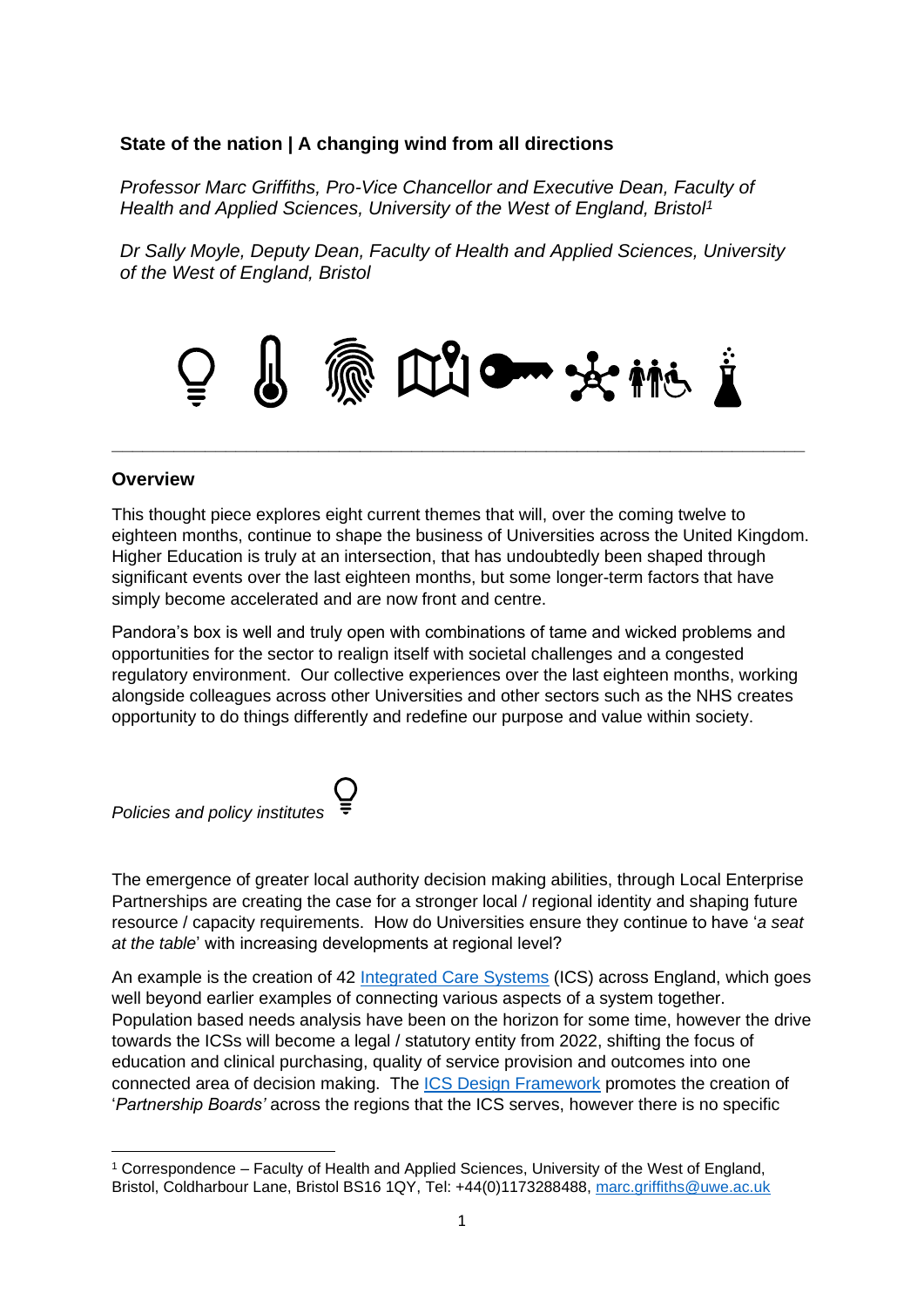mention of the input of Universities within the document, rather a reference to '*education providers*'.

The post-16 skills for jobs white paper / bill is gathering momentum and is there a risk of a potential 'flash point' of artificial conflict between vocational and academic skills and learning and how will Further Education and Higher Educate work effectively in the future? Undoubtedly more resources will be fed into the Further Education environment, linking with the post-16 skills for jobs white paper / bill, however criticisms of the post-16 skills for jobs bill in terms of the requirement for further development and contextualisation (WonkHE, 2021).

The emergence of policy organisations such as the University Alliance Group, Universities UK, Council of Deans of Health and latterly WonkHE over the last ten years and especially during the current Covid-19 pandemic has reset the conversation and priority setting for Universities. Addressing the requirements of the Office for Students and various metrics has, for many Universities influenced the shape and profile going forward. How does the Higher Education sector's response to '*opportunity'* and '*threat'* align with the mission / values of Universities? Will there be a wider call by Government to bring together Government agency across the education sector, such as the Office for Students, ESFA, Institute for Apprenticeships, Quality Assurance Agency etc?

### *Economic*



The Covid-19 pandemic has left a number of Universities in an uncertain state financially and having to draw upon reserves. Under the Office for Students regulations, Universities have to provide a suitable alternative route to graduation for their students should that institute become insolvent. A number of Universities are attempting to diversifying their offer, switching to '*higher value subject areas*' with the anticipation of securing supplementary funding from future block contracts should the expected baseline fee reductions come into play as an output of the [Augar Review.](https://www.gov.uk/government/publications/post-18-education-and-funding-review-interim-conclusion)

The details of how the future post 16 / 18 FE and HE landscape will look may emerge in the autumn Comprehensive Spending Review. What happens if fees are reduced to £7,500 (which is being proposed in various think tanks)? Will there be a STEM 'top up' for certain disciplines such as Science and Engineering? But what about Arts, Creative and Humanities? How do these factors play into the future position of a modern / post 92 / Technically orientated (but not exclusively) University?

The use of data analytics within the Higher Education sector has become crucial to business modelling and scenario planning. Often referred to as '*war rooms'* in some sectors, having accurate and recent data on areas such as student demographics, retention /student engagement levels, staffing compendiums, competitor market insight analysis creates an opportunity to gather important data to either defend existing business or accelerate within a subject discipline. Data is everywhere, 'data tells, but a story sells' and Universities will need to learn to balance the narrative associated with student/societal success and meeting key metrics that are public facing and often perceived as determining 'value for money'.

How Universities work alongside other Universities in the coming eighteen months will be a potential opportunity and/or a risk. The term '*co-opertition'* is being shaped in other sectors and how students 'pick and choose' their future learning across a range of Universities will ultimately force a degree of integration across the further and higher education sector. What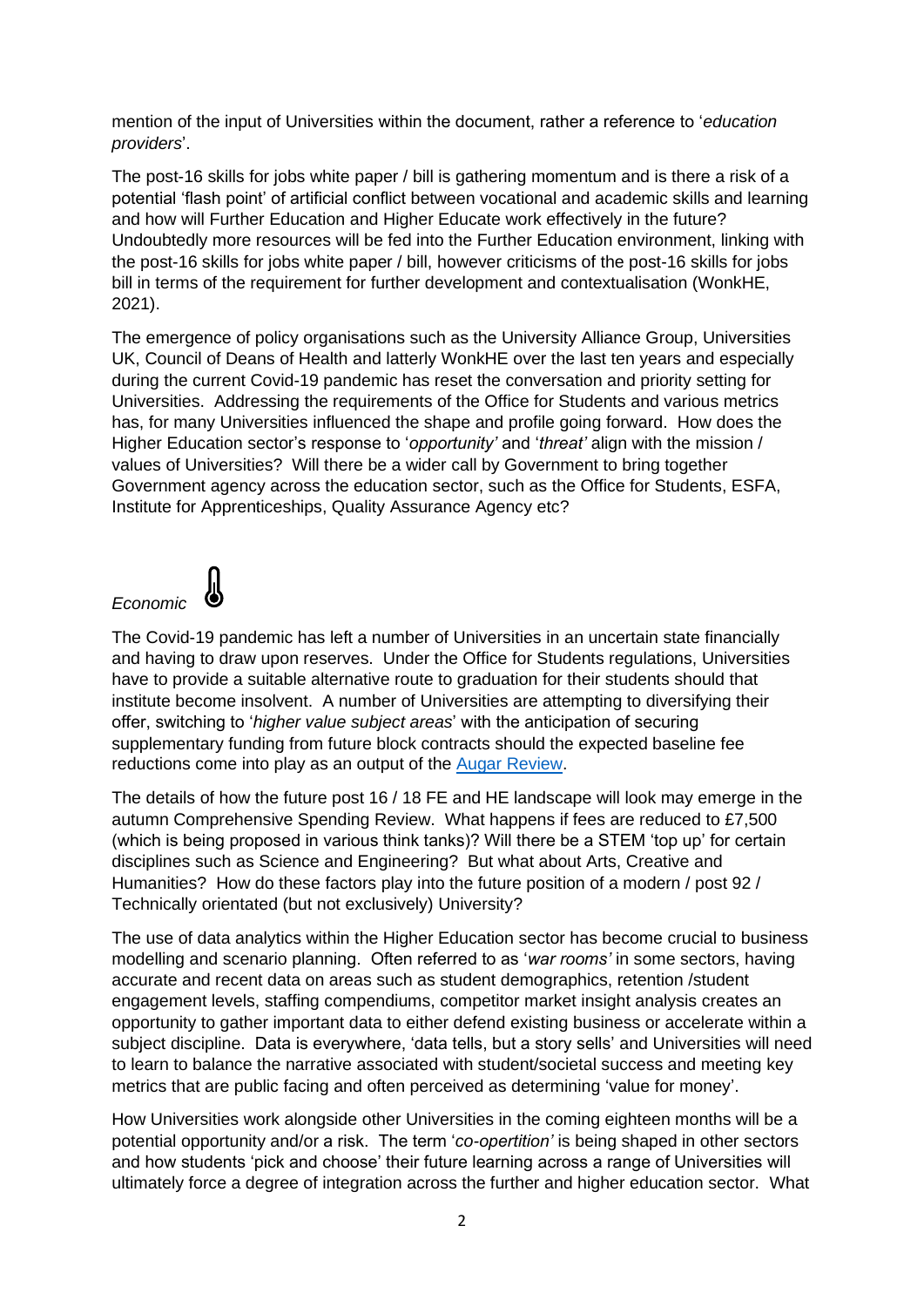if employers value a degree from a non-regulated educational provider as they would from a regulated university? We would have reached a tipping point, a real moment of questioning.

The latest [Student Academic Experience](https://s3.eu-west-2.amazonaws.com/assets.creode.advancehe-document-manager/documents/advance-he/Adv_SAES_2021_FINAL_1624460313.pdf) Survey (SAES) 2021, which is jointly published by AdvanceHE and the Higher Education Policy Unit (HEPI) highlighted that just one in four (27%) students felt they had received 'good' or 'very good' value for money as part of the academic experience at university this year. This figure was 39% for the previous year of the SAES survey and there is a strong desire by students to return to in-person learning at their university campus. The top three highest factors influencing perceptions of poor value included:

- 1. Tuition fees 59%
- 2. Volume of in-person contact hours 47%
- 3. Opportunity to access in-person teaching 42%

There is a debate to be had around how Universities are seen to offer value for money and how much students are able to access in-person taught sessions, which is then complemented with a solid digital offering.



The levelling up agenda could be seen to be in potential direct conflict with the need for strong Graduate Outcomes, and this has been at the heart of Government and policy debate for some time. The true value of subject discipline such as Sociology and Philosophy in terms of capturing and using personal sociological challenges to develop student growth is also an area that is being debated, along with true value of some subject areas in society.

The 'Flourish programme' is a key example where WP students are supported across the Faculty of Health and Applied Sciences and we have the emergence of the WP advocates across a number of subject disciplines. The creation of the UPP Student Futures [Commission](https://wonkhe.com/blogs/student-futures-during-and-beyond-covid-19/) brings a focus back on Learning and Teaching, student experience and employability and further involves students in shaping the curricula and conversations around sensitive matters such as race, equality and connecting with local/regional communities.

Sustainability and International strategies: The pandemic has accelerated a recalibration of HEI's priorities on globalisation and its contribution to the global common good. How Universities continue to work towards meeting the [United Nations Sustainability Goals,](https://sdgs.un.org/goals) along with local socio-economic challenges and opportunities with the risk of various direct access routes into higher education being re-routed to Further Education will be critical. This could be seen as a positive action for groups of potential learners from deprived / under representative communities and the role of Universities should focus on creating sustainable 'learning bridges' that contain 'guard rails' through access and participation plans.

There is a potential mismatch between an institutions KPI's around income and reach from international engagement, and the need for an ethical, non-colonised approach to internationalisation. The next iteration of international strategy will need to consider the benefits that global engagement can bring to local/regional communities, and how civic engagement activities can have a positive impact. Partnerships/TNE activity will need to view a partnership more holistically, based on how the partnership can achieve both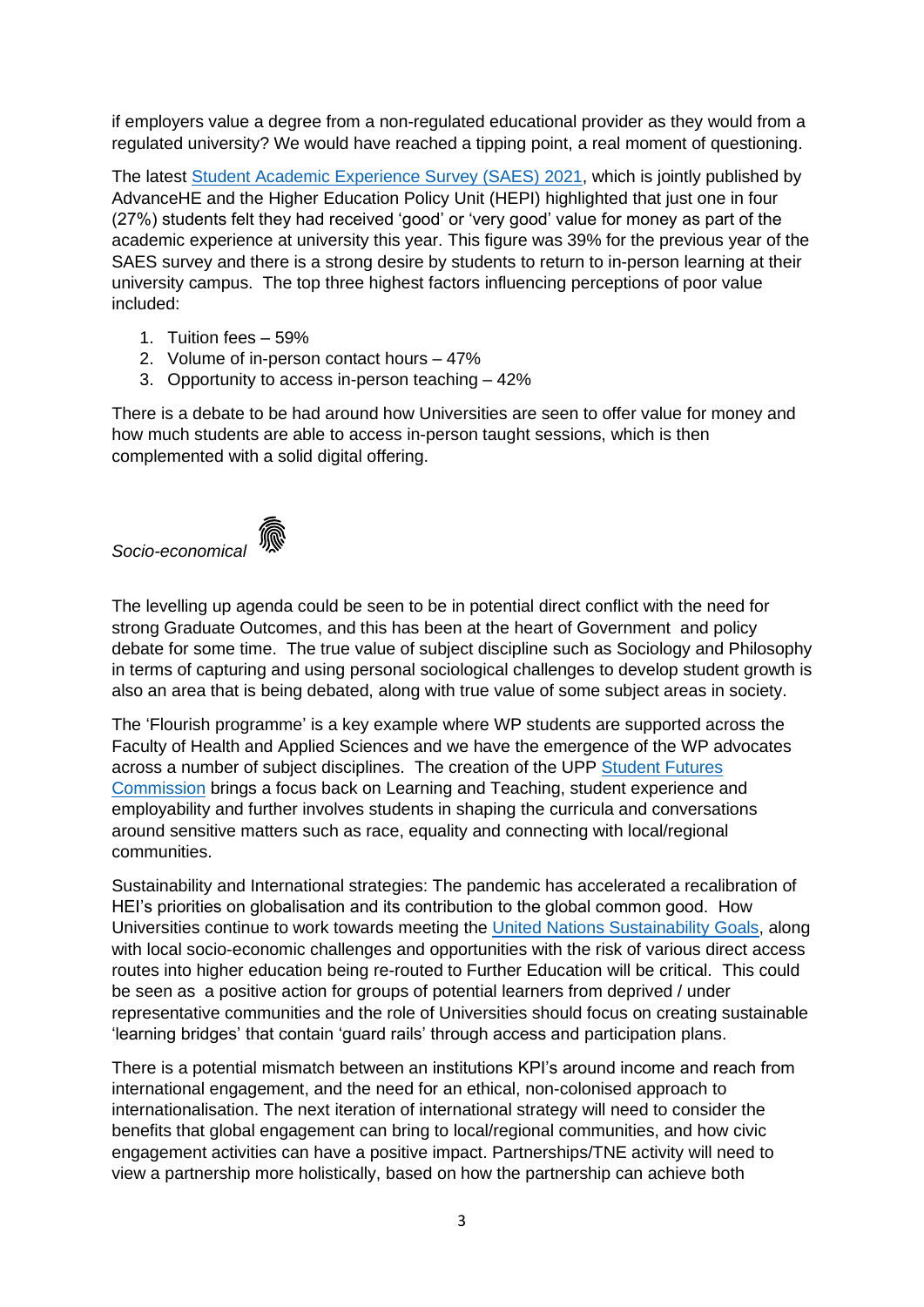institutional goals across the domains of widening access to education, research and sustainability.

The need for inclusive digital experiences for staff and students will be important. Reconfiguring curricula to integrate virtual exchanges, collaborative online projects will become more commonplace. There is a growing argument for less focus on '*global rankings'* as the focus moves towards making meaningful contribution and self-improvement.

China is set to become the world's biggest spender on R&D and the UK's most significant research partner. Collaborations with China account for more than 20% of the UK's high impact research. Reliance on Chinese student tuition fees to subsidise research is becoming a risky strategy as China's continues to expand its own HE provisions in terms of quality and reach. Over the next decade, China is likely to consolidate its ambition to becoming a global destination of HE. This, coupled with the COVID effect, and the decreasing value of an international degree in China will need careful navigation over the next decade. However, high quality, fruitful partnerships with China will be important in terms of research partnerships, and a significant proportion of students from China may still want study in the UK.

In terms of understanding the true value of apprenticeships and their role in developing greater social mobility, do the employers who have a significant apprenticeship levy fully understand the apprenticeship model and how to effectively maximise it? How do employers link up with Universities / FE colleges for example? The Engineering Professors Council produced a document titled ['Experience enhanced'](https://epc.ac.uk/experience-enhanced/) which highlights the need for greater brokering skills by Universities to work in this particular space, which falls outside of the traditional UCAS recruitment cycle.

How will our future students want to learn and grow? Generation (Gen) Z students are coming into HE in an unusual '*in-between time*' (Grant, 2021), where one system is fading and another maybe emerging. This, according to Jonathan Grant in his book 'The New Power University' suggests that Gen Z will use their new power activism to navigate into a more humanitarian era with less focus on ideology. Literature suggests that Gen Z are generally better behaved, safer and socially more active than their predecessors, however, are also more vulnerable with higher rates of depression, self-harm and suicide (Twenge 2017).

# *Technological*



Is the technological focus within Universities down to the Covid-19 pandemic and generation Z learners, or something much wider and societal? Undoubtedly the Office for Students ['Gravity Assist'](https://www.officeforstudents.org.uk/publications/gravity-assist-propelling-higher-education-towards-a-brighter-future/six-actions-for-2021-22/) report opens up a debate and a call for the ['six actions'](https://www.officeforstudents.org.uk/publications/gravity-assist-propelling-higher-education-towards-a-brighter-future/six-actions-for-2021-22/) to be adopted across any subject discipline. An [Avalanche is Coming](https://www.ippr.org/publications/an-avalanche-is-coming-higher-education-and-the-revolution-ahead) was published in 2013 and set out key recommendations for the HE sector in terms of the need to invest in infrastructure, staff, programmatic design and alternative ways of engaging with students as stakeholders and co-creators.

Connecting students and University staff through the digital and physical space will be key going forward, using appropriate combinations of personalised student learning and support with effective use of data analytics and scaffolded curricula design and assessment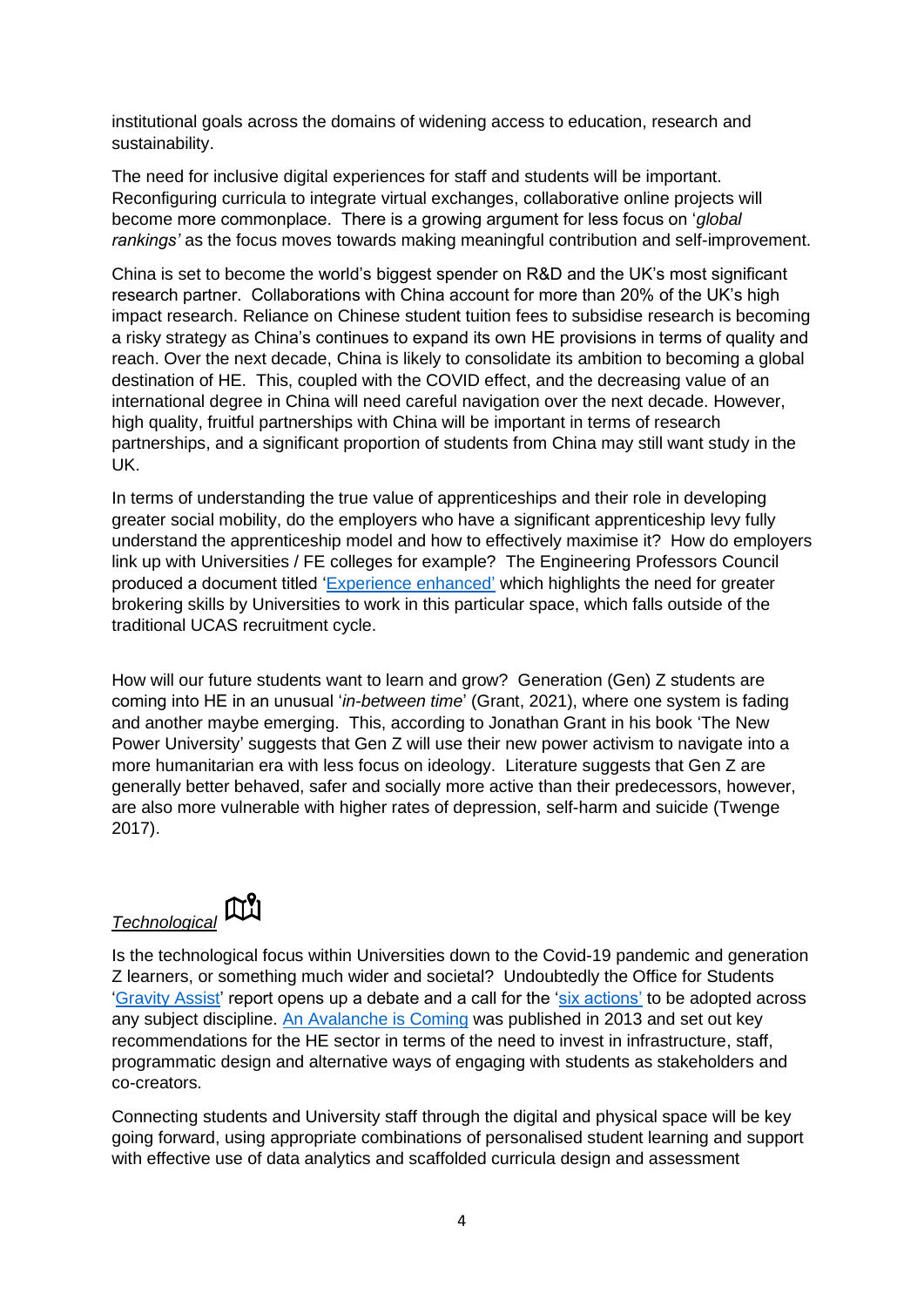approaches. Creating programmes that can connect with other programmes/subject disciplines and a range of wider curricula activities.

The embedding of emerging and established technologies such as Augmented Reality, Virtual Reality, Simulated learning and assessment into classroom environment is reevaluating how Universities use their physical space going forward. Professional bodies and regulators across health disciplines are validating simulation time towards the overall hours of study for students within Universities, which is common practice across other parts of the world, namely the United States of America.



The legal complexity of working within the higher education sector has multiple connection points throughout the University and the students' journey. The Competition and Markets Authority are now rooted in the business model of higher education and the emergence of the Office for Students and OfSTED compliance is creating a congested space in terms of compliance and monitoring activity.

Freedom of Information requests and GDPR alongside what at times feels like a constant battle with the media and Government to demonstrate true value for money against a longitudinal data set in the form of Graduate Outcomes requires careful governance arrangements. The flip side here is, if a non-regulated (as in TDAP) University comes along and delivers a degree that employers' value, equally, if not more, than a registered University, where does this leave traditional Universities?

Do the current configurations of Universities meet the needs of modern graduate outcomes? How accountable are our front-line lecturers and researchers in the modern world of compliance and legal frameworks? Conversations around 'opportunity' and 'threat' risks are now common place within University boardrooms and form part of the strategy setting in terms of future new business development.



The New Power University will see a greater focus on co-creation, collaboration and '*students as experts*', much in the same way that the NHS seeks to use patients as experts. New academic models of practice are emerging, which sees approaches such as the flipped classroom, crowdsourcing, [hackathons,](https://www.kcl.ac.uk/news/students-solve-problems-in-hackathon-for-the-ministry-of-defence) lean and agile ways of learning and working becoming more visible across all subject disciplines. However, there is a growing concern amongst academics that a 'digital dystopia' will be created if the appropriate sensibilities are not created. How do practical based programmes maintain their currency and accountability to professional and regulatory bodies?

As the traditional boundaries between 'face to face' and 'on-line learning' begin to blur and maybe signal a move away from the binary language that the defines the business model of many Universities, perhaps we need to think about the true value of a personalised student journey and how a future skill mix of the workforce is created. Students as co-creators is nothing new, however how we truly engage our students and ensure our curricula and assessment methods really speaks to our future students will become even more important.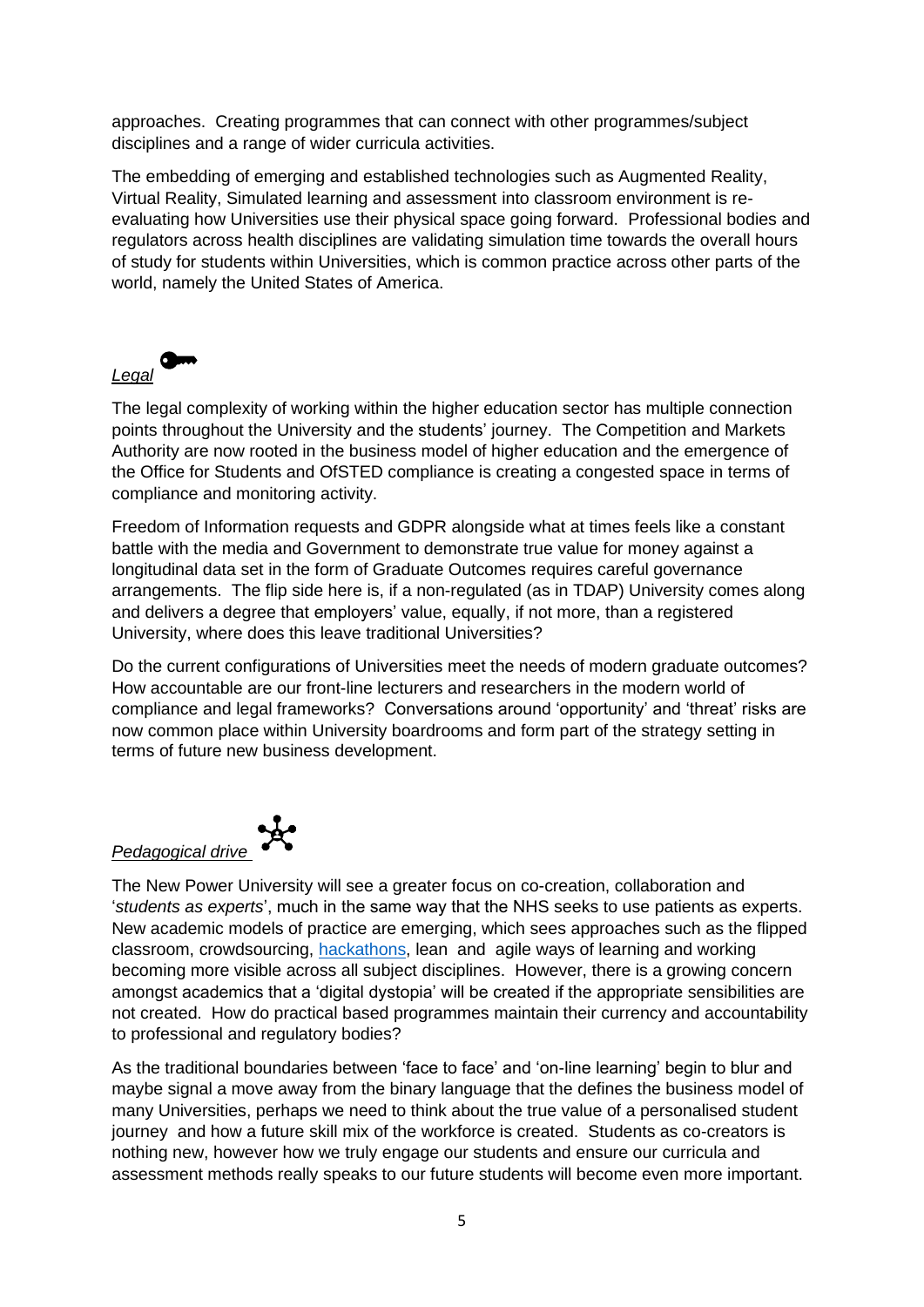Answering societal problems through curricula design, evaluation and re-evaluation will create a stronger position for Universities within the cities and regions in which they reside.

The Subject Readiness Review that is now underway across many Universities, will give an opportunity for staff to view their programme/discipline through a range of metrics and quantitative narrative. The future positioning of subject ready TEF is to be confirmed and the world of foundation degrees, degree apprenticeships and alternative routes into education are all being remapped through the [Post 16 Skills for Jobs technical education](https://www.gov.uk/government/publications/skills-for-jobs-lifelong-learning-for-opportunity-and-growth) white paper.

Roughly 80% of all graduate jobs require transferable skills, rather than purely discipline specific skills [\(World Economic Forum, 2020\)](http://www3.weforum.org/docs/WEF_Future_of_Jobs_2020.pdf). Given this statistic, what are the core requirements of our subject disciplines going forward? How are our subject disciplines meeting the future needs of employers? Some examples of how particular subject areas are redefining their curricula, engagement and societal connections include:

| <b>Subject Area / Programme</b>               | <b>Disruptive space</b>                                                                                 |
|-----------------------------------------------|---------------------------------------------------------------------------------------------------------|
| Philosophy 2.0                                | AI and Robotics / Ethics and decisions making and<br>a thematic approach to the programme architecture. |
| <b>Food Systems</b>                           | Geo-politics/ food security / Geographic Information<br><b>Systems (GIS)</b>                            |
| <b>Public Health Degree</b><br>Apprenticeship | Health population needs / big data / societal<br>changes                                                |
| <b>Health Technology</b>                      | Hybrid workforce developments / AI / product design<br>and commercial development                       |

The Government wants the money following the employers and this evident through recent papers such as the Post 16 Skills for Jobs and Post 18 University (Augar) Review. There is a similarity here, with Government thinking in 2011 with the ['Students at the heart of the](https://www.gov.uk/government/consultations/higher-education-white-paper-students-at-the-heart-of-the-system)  [system'](https://www.gov.uk/government/consultations/higher-education-white-paper-students-at-the-heart-of-the-system) white paper.

There is an emergence of formal credit recognition of micro credentials in Universities, linked to the post 16 skills for jobs agenda, which challenges the traditional route of credit gathering on programmes. How this links with current metric measurements such as the NSS and the delivery of Access and Participation Plans remains to be seen. The Government wants to see greater flexibility for learners in terms of how students can hop on and hop off, switch modes of learning, credit transfer etc. Does this way of learning disrupt traditional models of academic delivery – Practice first then theory?

The avalanche has definitely come and gone and the fabric of curricula design is wide open for remapping and reimaging which brings us back to the role and value of a modern University.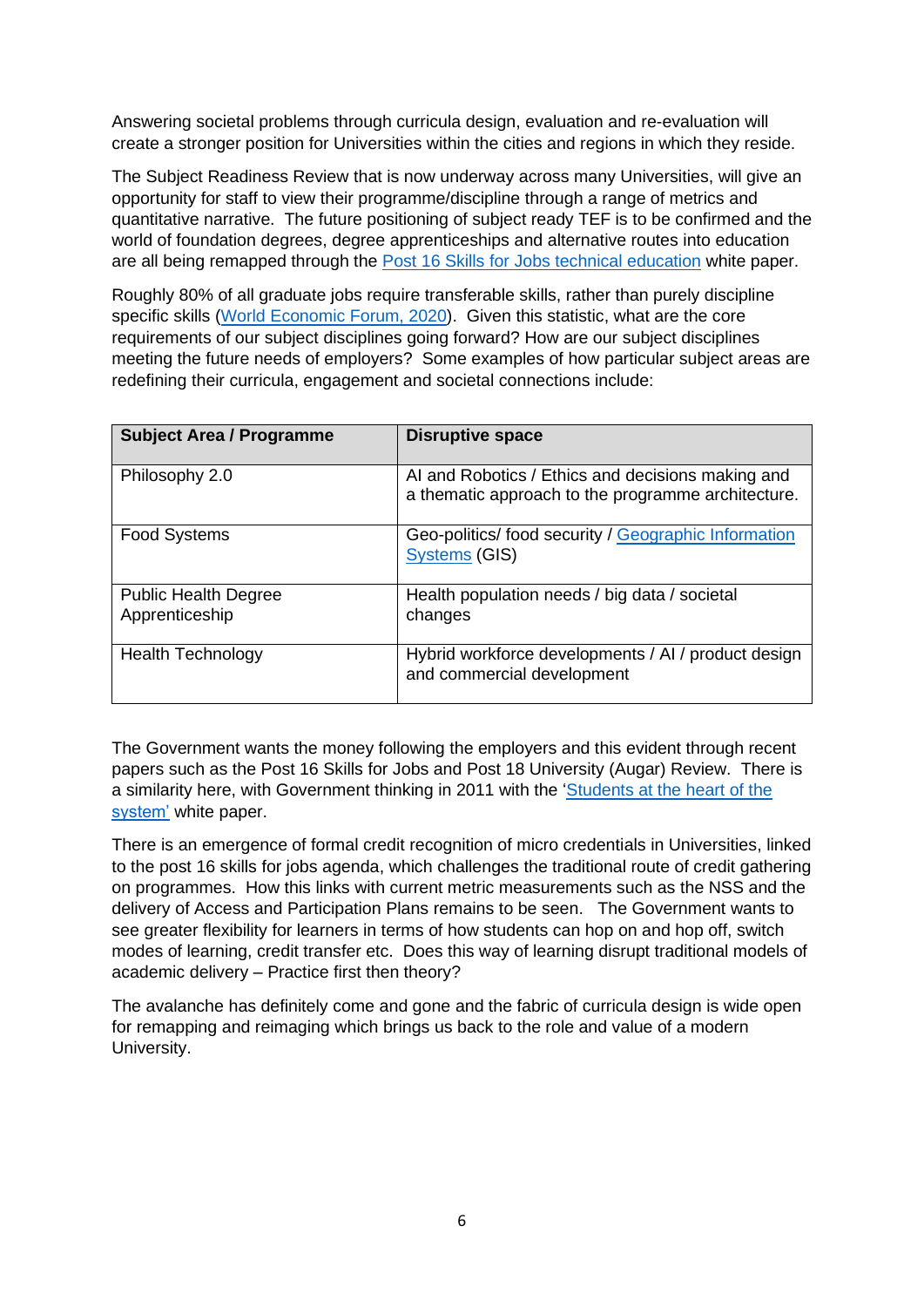## **輔心** *Equality (and Diversity)*

Our University is a Stonewall Champion and we are proud of this recognition. However, as we move more into a space where our value is going to be measured by our ability to attract, retain and grow our own workforce, this will become more of an important value.

[Marshall Ganz](https://marshallganz.usmblogs.com/files/2012/08/Chapter-19-Leading-Change-Leadership-Organization-and-Social-Movements.pdf) (2010) talks about developing a framework for social action, framed around the heart (narrative), the head (strategy) and the hands (action), which allows people within an organisation from different backgrounds, characteristics and roles to help solve problems. Using this model will be key for Universities going forward. We are beginning to see the development of Targeted Operating Models, and bringing together teams that focus more on a personalised student experience. This model is far removed from traditional academic models of practice, but how are all our staff across the University engaged in this new way of working to create the common purpose?

Closing the module, programme and degree award attainment for all students of ethnicity is essential work for many Universities. Bringing together single sources of data that are accurate, developing meaningful awareness and training of staff and active inclusion of student advocates will foster a culture of change within the organisation. How will we ensure everyone is on the same page in terms of their responsibility and actions going forward? How do we continue with the momentum going forward in terms of recruiting a diverse workforce, that truly reflects society? An increase in formative assessment feedback and meaningful use of data analytics will be required to inform engagement and move away from a deficit model with particular student groups. How this is managed will be fundamental to success.

The emergence of new bills such as the [Higher Education \(Freedom of Speech\) Bill](https://commonslibrary.parliament.uk/research-briefings/cbp-9215/) and how this plays against the Equality Act and the a range of other important agendas such as Prevent, student hardship funding, Access and Prevention Plans will continue to surface over the coming months. Students are entering Higher Education more informed than the previous generations and communication modes are instant and powerful. The voice of the student as an activist, consumer, learner, champion, advocate and change agent is more prevalent now and will be in the coming years. The societal impact of a student choosing to study at Universities will become more important to many of our learners. This makes an interesting flip side (i.e. 'data tells, a story sells') to the whole financial salary measurements of the Graduate Outcomes Survey. We need to hold onto and promote the successes of our graduates and our staff, these are the stories

An organisational change in culture is required within Universities, linking the impact of Covid-19 and the workforce [Kings Fund Report.](https://www.kingsfund.org.uk/blog/2021/05/working-organisational-culture-covid-19) How does a workforce reflect, decompress and [grow](https://hbr.org/2020/07/growth-after-trauma) after the events of the last eighteen months?

How does a University create this model of '*access for all'* and recruitment across diverse groups, working with local communities and other organisations? The '*Science for all'* programme (University of the West of England, Bristol) aligns the goal five (gender equality) of the United Nations Sustainability Goals with the Athena Swan charter mark and involves actively promoting women and other under represented groups within Science. Do we need a change of mindsets within Higher Education and a re-map of traditional roles, removing outdated hierarchies and perhaps a sense of entitlement across certain groups?